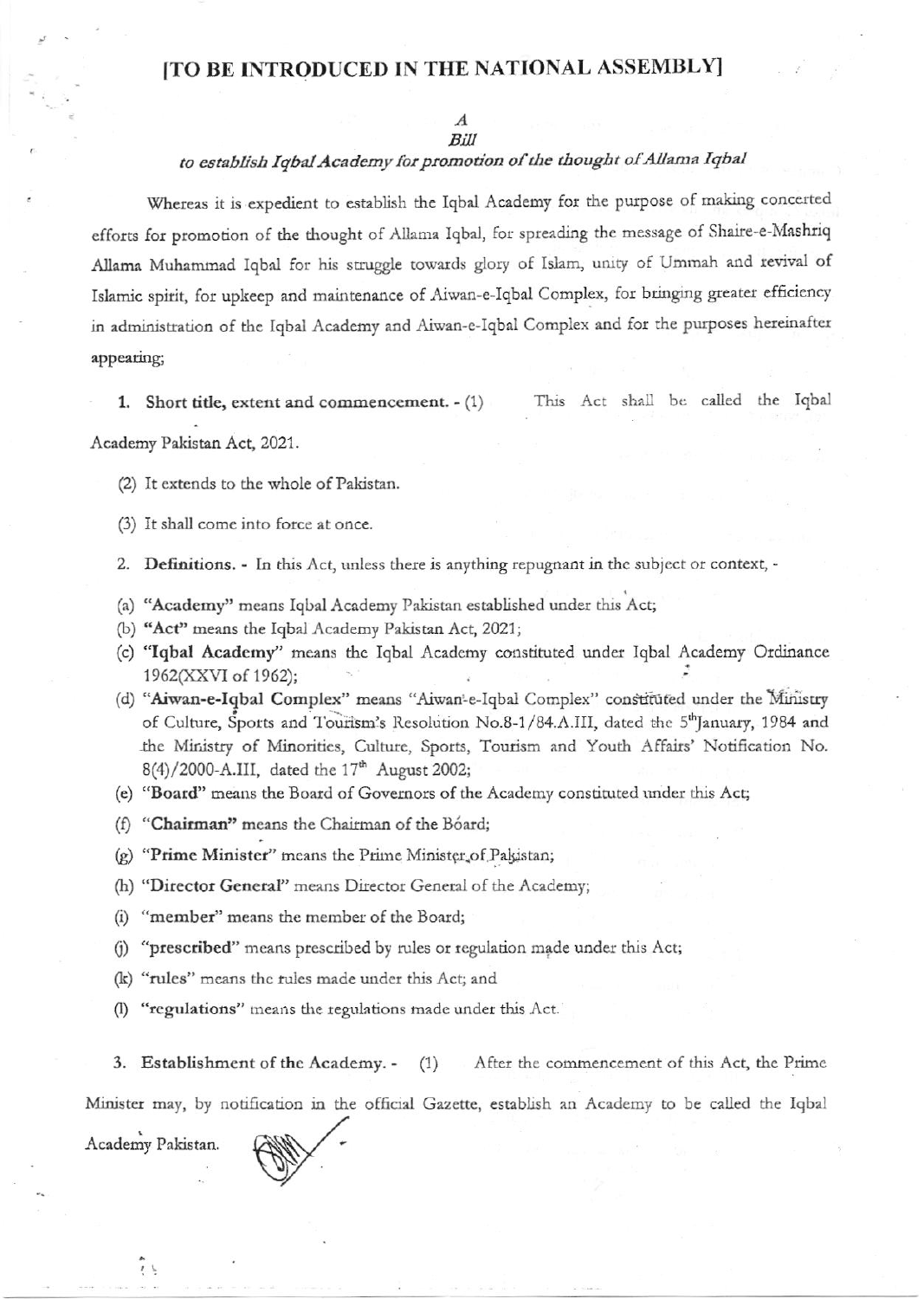In pursuance to the decision of the Federal Government to merge Aiwan-e-Iqbal  $(2)$ Complex with the Iqbal Academy, the administrative, financial and operational control of Aiwan-e-Iqbal Complex and its affairs shall vest in the Academy which shall exercise all its powers and perform all its functions relating to research as defined under this Act.

The Iqbal Academy Pakistan shall comprise the erstwhile Iqbal Academy and the  $(3)$ Aiwan-e-Iqbal Complex.

The Academy shall be a body corporate having perpetual succession and a common  $(4)$ seal, with power to acquire, hold and dispose of property, both movable and immovable, and shall, by the said name, sue and be sued.

 $(5)$ No proceedings or decisions of the Academy shall be invalid by reason of the existence of any vacancy in, or defect in the establishment of, the Academy.

4. Functions and objectives of the Academy. - The functions and the objectives of the Academy shall include to -

- (a) promote the study and understanding of the works of Iqbal;
- (b) translate the works of Allama Iqbal from Persian language into Urdu language;
- (c) prepare material for easy understanding of Iqbal's works;

とし

- (d) prepare material for inclusion in the curriculum for the students at various levels;
- (e) promote the contribution of Iqbal in the Pakistan Movement;
- (f) translate Allama Iqbal's books and to promote literature evolving around Iqbal Studies in Pakistani and international languages; y
- (g) establish connections and collaborate with Iqbal Chairs abroad, with institutions working on Iqbal Studies within the country and Pakistani universities;
- (h) sign memoranda of understanding (MoUs) between Iqbal Academy Pakistan and different universities of Pakistan and with arts councils within the country;
- (i) publish books, pamphlets and periodicals and to produce digital products relating to the study of Iqbal;
- (j) prepare and arrange digital media for promotion of the study and works of Iqbal;
- (k) award prizes, medals, rewards and donations to authors who, in the opinion of the Academy, have made contributions to the study of the works and teachings of Iqbal,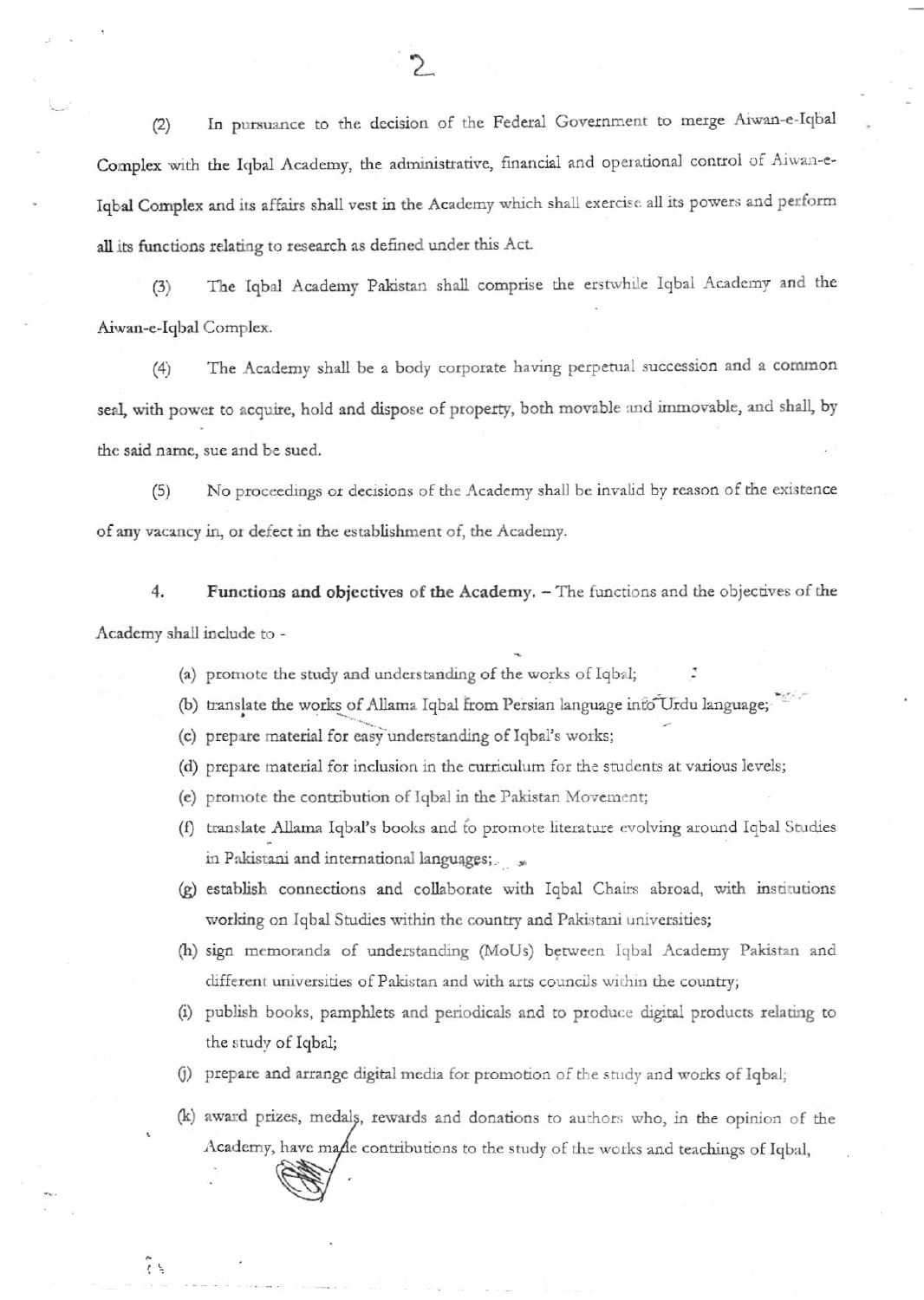and to enter into contracts with authors in order to carry out the purposes of this Act;

- (I) organize lectures, talks, discussions, study groups, workshops and conferences on the study and teachings of Iqbal and to send delegates to conferences held in the country and abroad for the study of Iqbal's works and teachings, or for any matter to which that study is relevant or by which it may be advanced or profited;
- (m) co-operate with, or grant amalgamation or affiliation to, any other association established for a purpose similar to that of the Academy, whether the purpose of that other association is confined to the works and teachings of Iqbal or not;
- (n) manage affairs of the Academy, including maintenance of the building of Aiwan-e-Iqbal Complex;
- (o) manage all the affairs of tenancy of Aiwan-e-Iqbal Complex;
- (p) manage the investments and utilize its earning in line with provisions of the Public Finance Management Act, 2019 and other existing laws on subject matter-
- (q) manage the grants from governments and other sources and approve the budget of the Academy with prior consultation with the Division concerned;
- (r) develop and maintain Art Galleries of the Academy;
- (s) publish pamphlets regarding Iqbal activities being conducted in every province to ensure that work on Iqbal is being produced all over;
- (t) carry out such other activities that may further enhance the aims and objectives of the الاستعار بدينهم يحلا Academy; and
- (u) do any other function, which may be assigned by the concerned Division in line with this Act.

5. Board of Governors.  $- (1)$ The management, overall control and supervision of the affairs of the Academy shall vest in a Board of Governors.

 $(2)$ The Prime Minister shall, by notification in the official Gazette, constitute a Board of Governors of the Academy consisting of the following, namely: -

(a) Federal Minister or Minister of State incharge; Chairman (ex-officio)

Vice Chairman

(c) Secretary of the concerned Division;

 $\ddot{r}$ 

amongst the non-official members;

(d). Joint Secretary of the concerned Division;

(b) A member to be nominated by the Chairman from

Member (ex-officio) Member (ex-officio)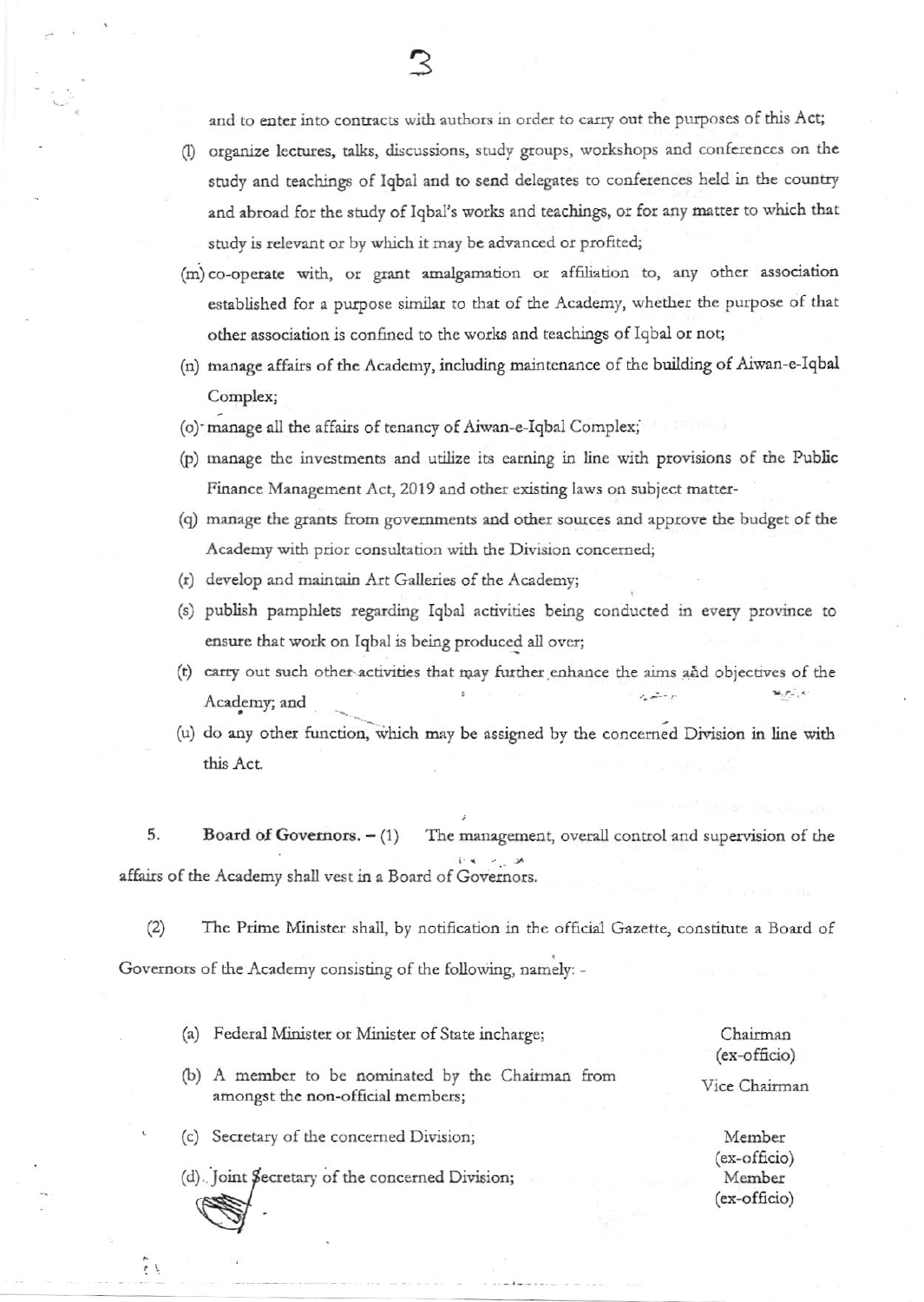(e) Joint Secretary of the Ministry of Finance;

- (f) Representative of the Division to which business of Federal education stands allocated (not below the rank of Joint Secretary)
- (g) Seven non-official members who have made written contributions in the study of Iqbal and his thoughts, or sufficient administrative, management or have engineering background, to be nominated by the Chairman; and
- (h) Director General.

Member (ex-officio)

Member (ex-officio)

Non-official Members

Member/Secretary

Provided that at least one of the non-official members of the Board shall be a woman, whereas two members shall possess administrative, management or engineering background.

No proceedings or decisions of the Board shall be invalid by reason only of the  $(3)$ existence of any vacancy in, or defect in the constitution of, the Board of Governors.

A member, other than ex-officio member, unless he resigns from office earlier, shall  $(4)$ hold office for a period of three years and shall be eligible for re-nomination for such term or terms as the Chairman may determine:

Provided that the non-official members shall hold office during the pleasure of the المراتيم Chairman of the Board:

Provided further that non-official member may, in writing addressed to the Chairman of the Board, resign his office:

Provided also that the resignation tendered by a non-official member shall not take effect until accepted by the Chairman of the Board.

If any vacancy occurs in the Board of Governors during the currency of the term of  $(5)$ office of a nominated member, the nomination of a new member shall be made by the concerned authority and the member so nominated shall hold office for the unexpired portion of the term of office of his predecessor.

Unless otherwise prescribed, one-half of the total members shall form a quorum at any  $(6)$ meeting of the Board.

The meetings  $\phi$ f the Board shall be held at least twice a year.  $(7)$ 

 $\mathbf{r}$